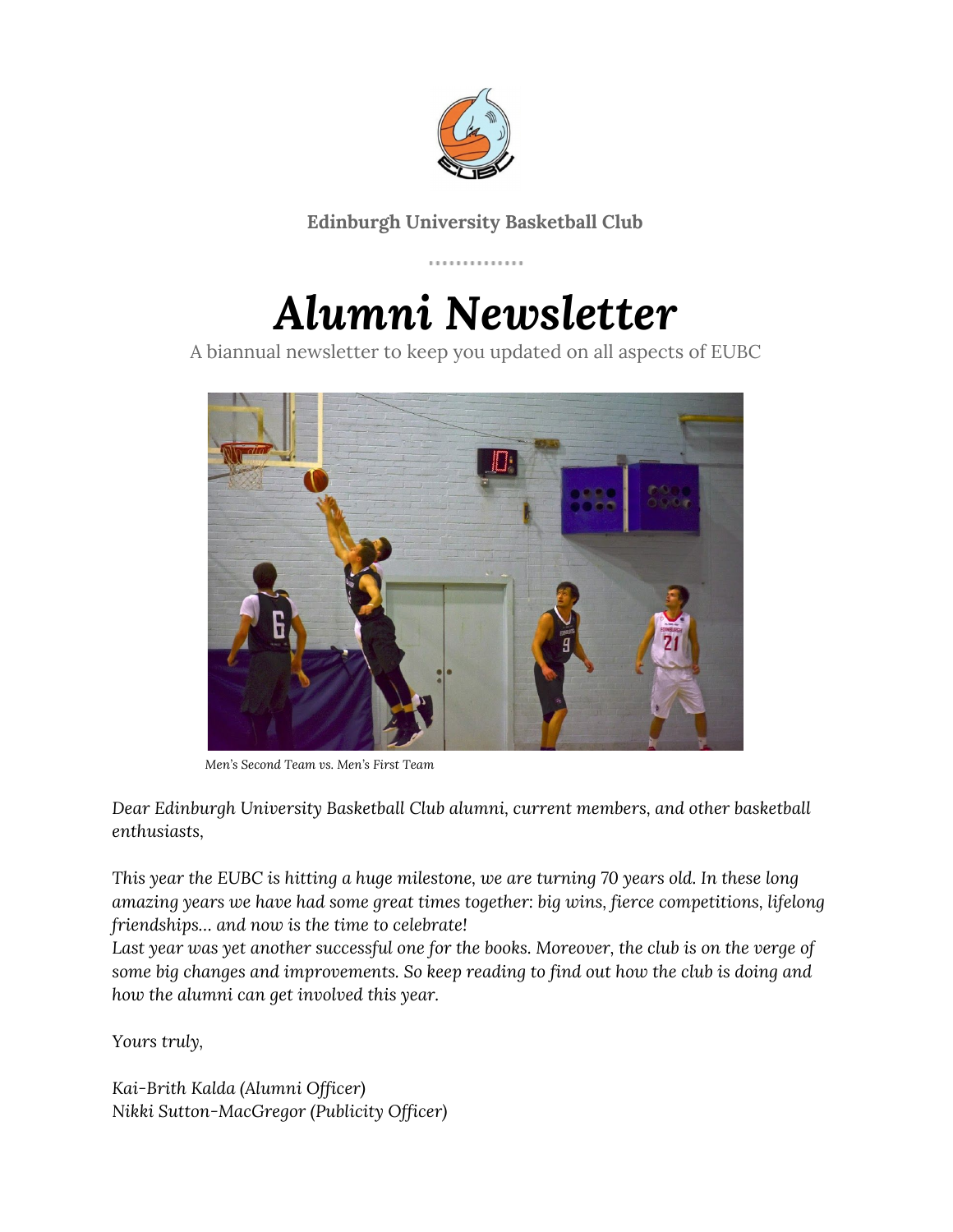### Achievements and big events

This *has been another exciting and competitive year for EUBC. All of our teams did an amazing job and their hard work paid off to achieve some fantastic results.*

*Our Men's Teams had a successful year with both our first and second teams competing in BUCS 1A and the third team competing in BUCS 3A. The firsts not only finished first in the league, but also remained undefeated in the league. They made it to Round 3 of the BUCS Trophy. Our seconds had a considerable amount of success considering they were the only second team competing in this league and finished fifth in the league. Our thirds worked hard throughout the season and finished third in their league and made it to Round 4 of the BUCS Trophy, the furthest any EUBC team made it last year.*

*Our Women's Teams also had a fantastic year with all three women's teams making it to Round 3 in the BUCS Trophy. Our first team finished second in BUCS Premier North. Like our men's firsts, our seconds remained undefeated in league play and finished first in BUCS 1A. Our thirds finished first in BUCS 3A and have since moved to Scottish 2A this year.*

*Many of our BUCS players also play on National League teams. Our men's national league team finished 9th and our women's national league finished third and won the Scottish Cup Final as well as the Play-Offs.*

## Social Events

The social aspect has always played an important role in the club as it brings all of our teams *closer together and creates a tight knit community of players. In addition to team bonding nights, socials, and a commitment to watch all our teams play, there are three big social events throughout the year. These are the 3v3 tournament, the Christmas Dinner, and the End of Year Ceilidh.*

*The 3v3 tournament has become one of our most popular events bringing new and returning club members together in a friendly competition. It has also proven to be one of our biggest fundraisers which helps promote the awareness of the club among students. This year we have* expanded it to include alumni, which we hope you all take part in, to make it the biggest event *yet.*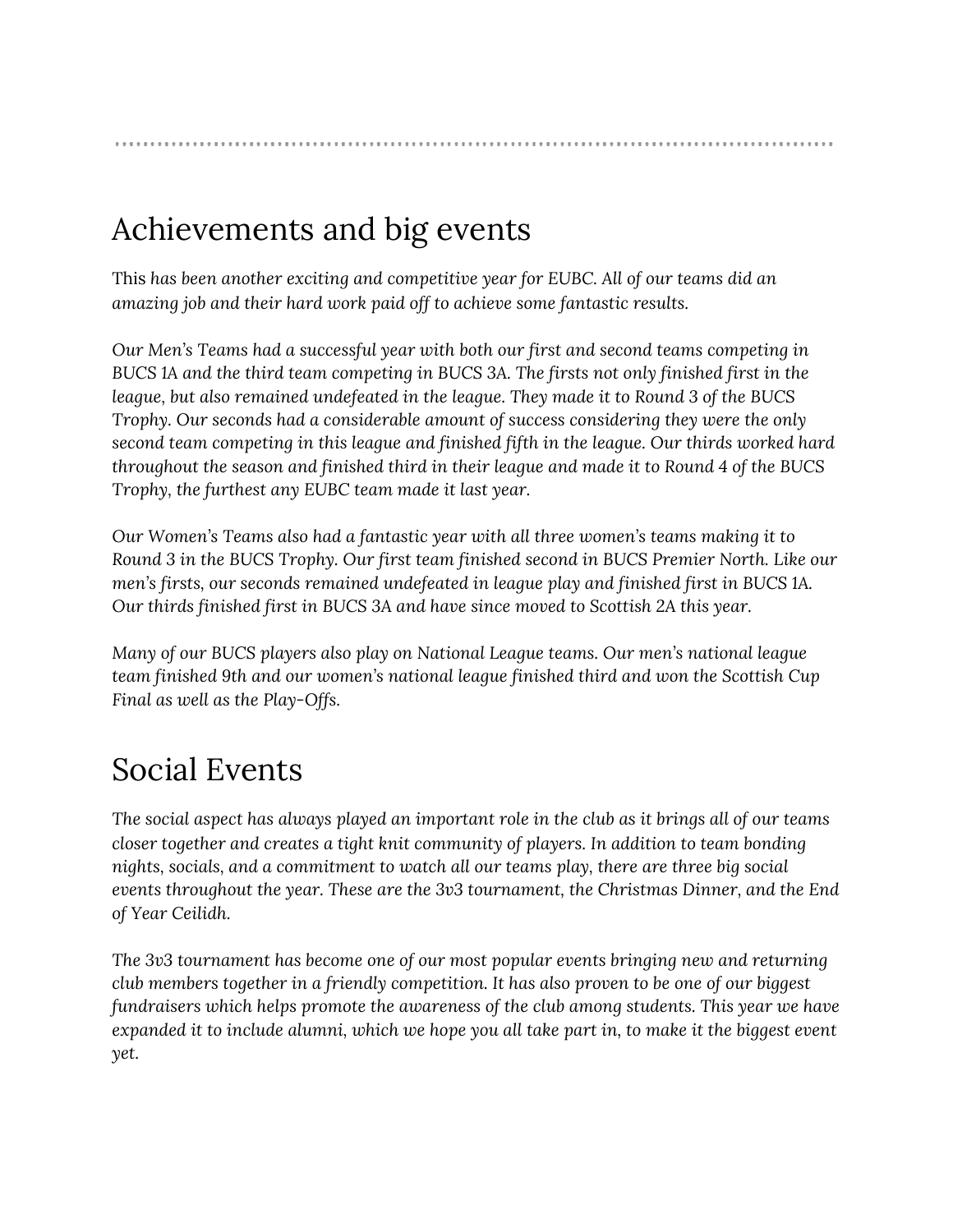

*Winners of this years 3v3 tournament*

*This year our Christmas Dinner was held at Three Sisters and was a great chance for all the teams in the club to reconnect and celebrate the holidays before returning home at the end of the semester. It was such a great chance to see everyone and take a break from studying for exams.*



*Christmas Dinner at Three Sisters*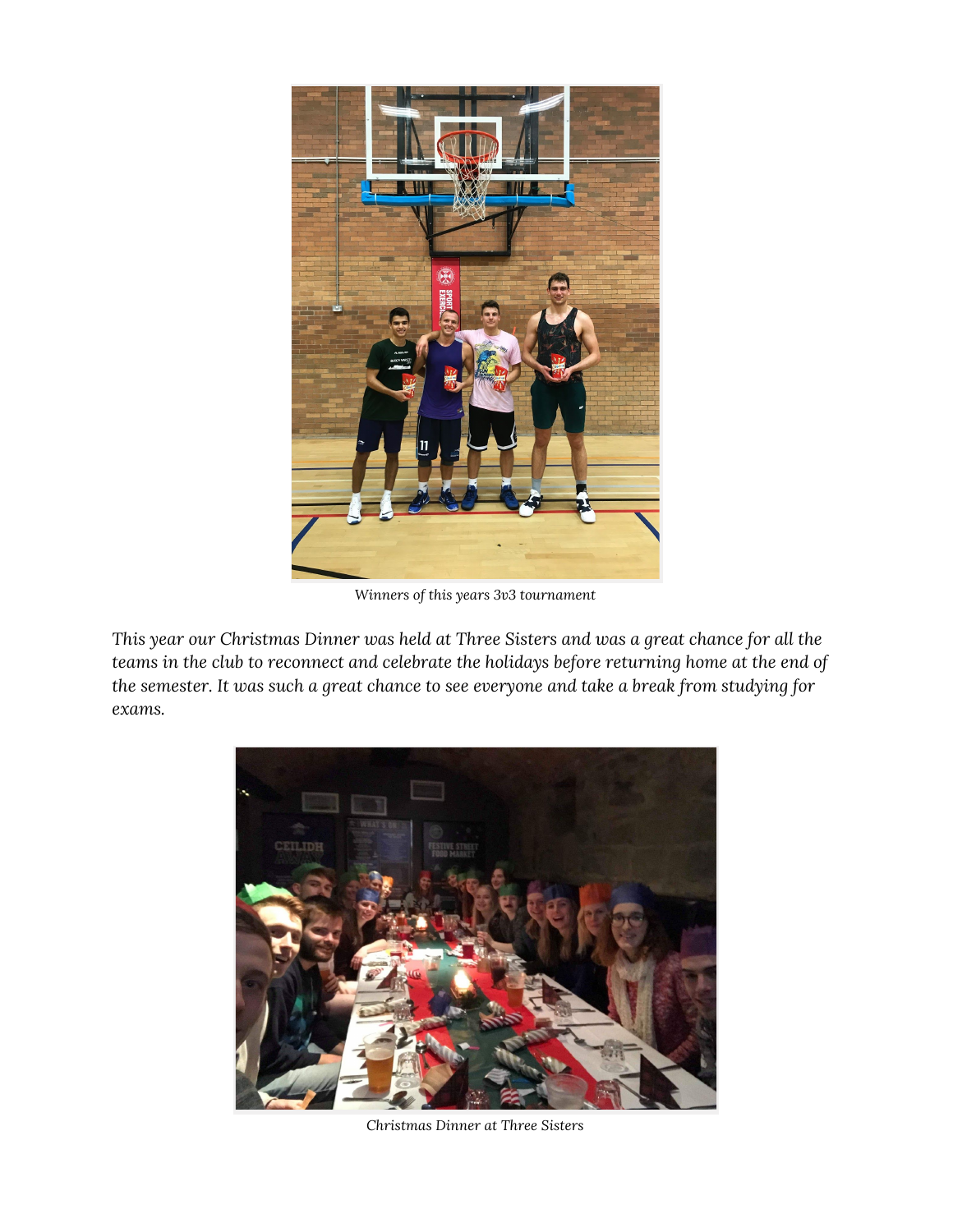The end of year ceilidh has always been such a fun way to end the season and this year was no *different. One of our alumni and now W3 coach, Sam, was the caller and lead an amazing ceilidh that everyone who participated loved. It was a great way for our international players to learn some traditional Scottish dances and for all of the players to celebrate the end of their seasons.*



Some players posing for a photo before the ceilidh began

### How can alumni get involved this year?

#### *Alumni Day*

*This year we are introducing a new tradition that will hopefully become an annual event: the Alumni Day.*

*All current members, alumni, and other basketball enthusiasts are invited to this year's Alumni Day on April 6th, 2019.*

*The day will start off with a 3v3 tournament - an event that has been a significant part of every semester's EUBC social calendar. This spring it will be bigger than ever. So get your pals together and show everyone else how basketball should be played. The winning team will get an exciting prize.*

*Between the tournament and the ceilidh there will be time for dinner where you can catch up with all your friends from the university times at your favourite pub or restaurant.*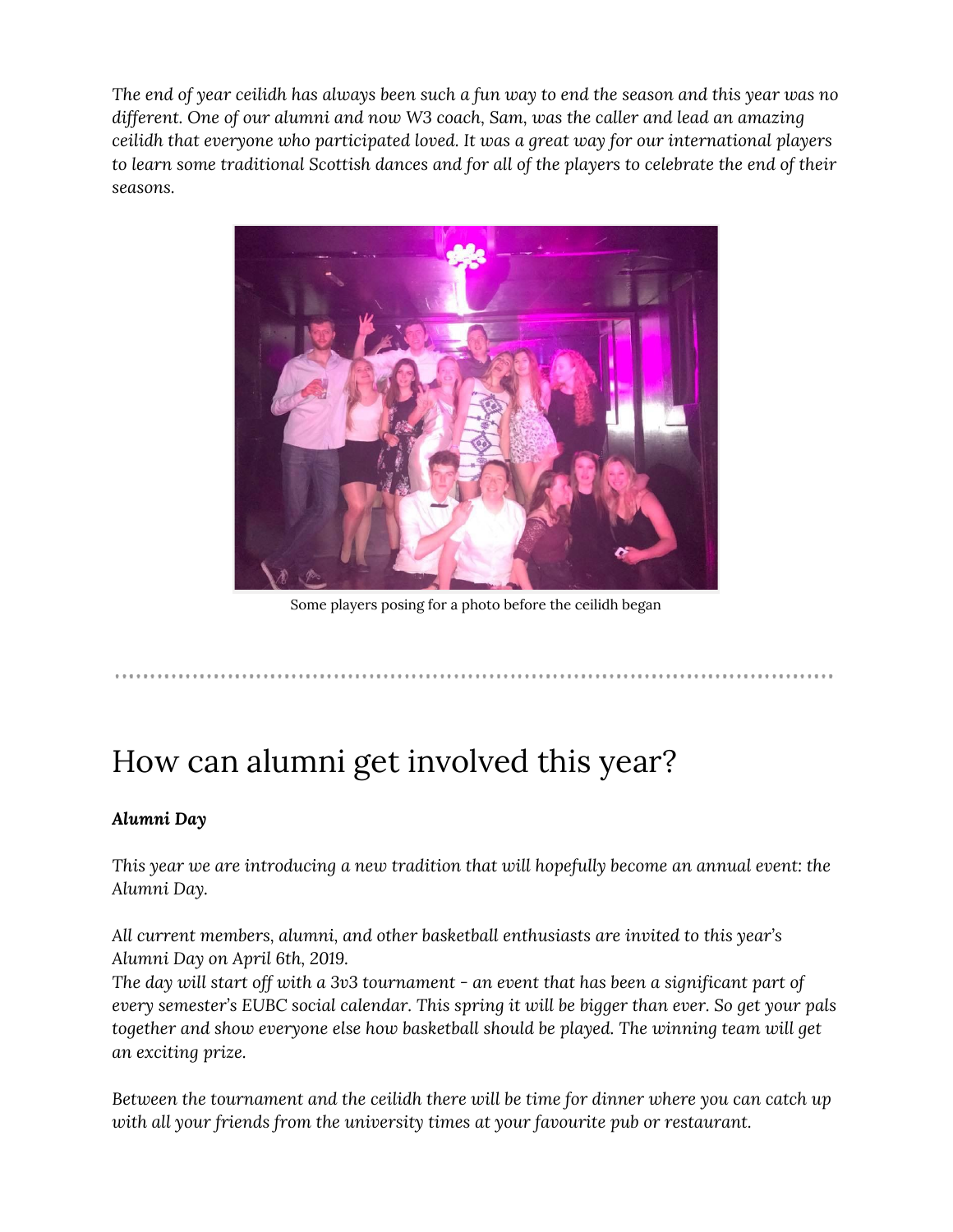*In the evening everyone will be welcome to attend the EUBC end of the year ceilidh. Bring out your best dancing shoes and fancy dress and come celebrate with your fellow basketball mates. It is an event you do not want to miss!*

*If you are interested in receiving further information about the Alumni Day, then please let us know [here.](https://docs.google.com/forms/d/e/1FAIpQLScG47cgydwwhz7_7W5J4T7BbhNIfkBidIZ0D_rxiuBXaDVD9w/viewform) Leaving your information does not oblige you to anything, it just gives us an opportunity to contact you again. You will be able to withdraw from the mailing list at any point.*

#### *Financial help*

*EUBC would greatly appreciate any financial help you are able to give. Your donation can help the club grow and improve, offering the current members experience of the lifetime. You can make a donation [here](https://donate.ed.ac.uk/portal/public/donate/donate.aspx?destination=EUSUAABasketball).*

*Thank you!*

### Getting to know the club…

*We interviewed a few key member of EUBC community to give you a small insight.*

*You can find the interviews with the current president of EUBC, the Head of Performance Basketball and the former coach from the EUBC [website.](https://edinburghuniversitybasketball.com/)*

## Sneak peek

*In the spring edition we are looking to include the favourite EUBC memories of current members and alumni. You will be able to read about how successful our teams were this season and get an overview of the main social events.*

*Please feel free to send your best memories and photos from your university times to [basketball.alumni@ed.ac.uk](mailto:basketball.alumni@ed.ac.uk) and do not forget to sign up for mailing list [here](https://docs.google.com/forms/d/e/1FAIpQLScG47cgydwwhz7_7W5J4T7BbhNIfkBidIZ0D_rxiuBXaDVD9w/viewform) to receive further information about the Alumni Day.*

*We would also appreciate any comments and ideas. What would you like to read about in the next issue?*

#### **READ MORE ON OUR [WEBSITE](https://edinburghuniversitybasketball.com/)**